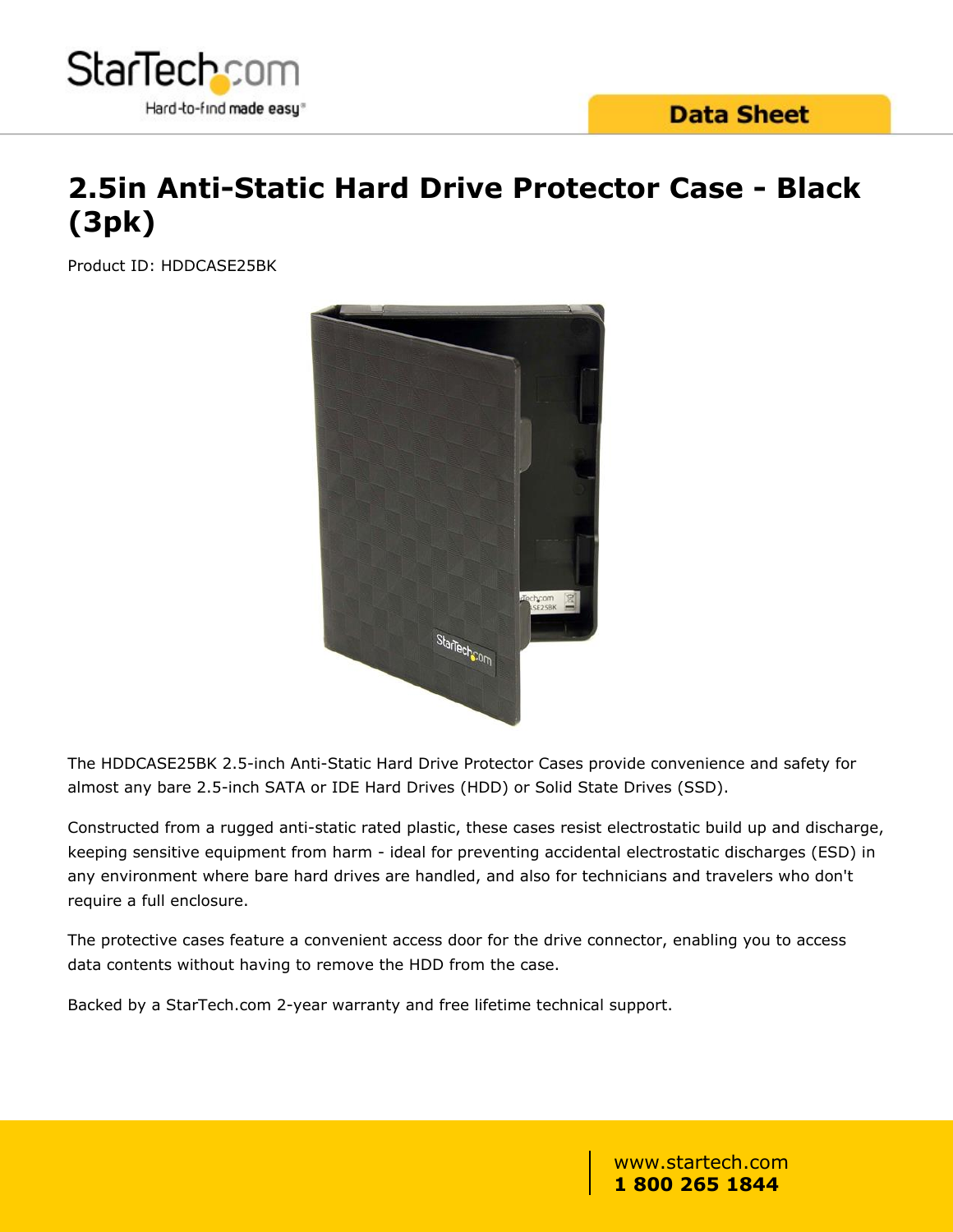

#### **Certifications, Reports and Compatibility**





#### **Applications**

- Transporting 2.5in hard drives between locations
- Protection for spare 2.5in hard drives while not in use
- Protection for backup or archived hard drives
- Travelers carrying extra hard drives for additional storage

#### **Features**

- Made from anti-static polypropylene
- Fits both 9.5mm and 12.5mm height 2.5in hard drives
- Built-in connector access door

### www.startech.com **1 800 265 1844**